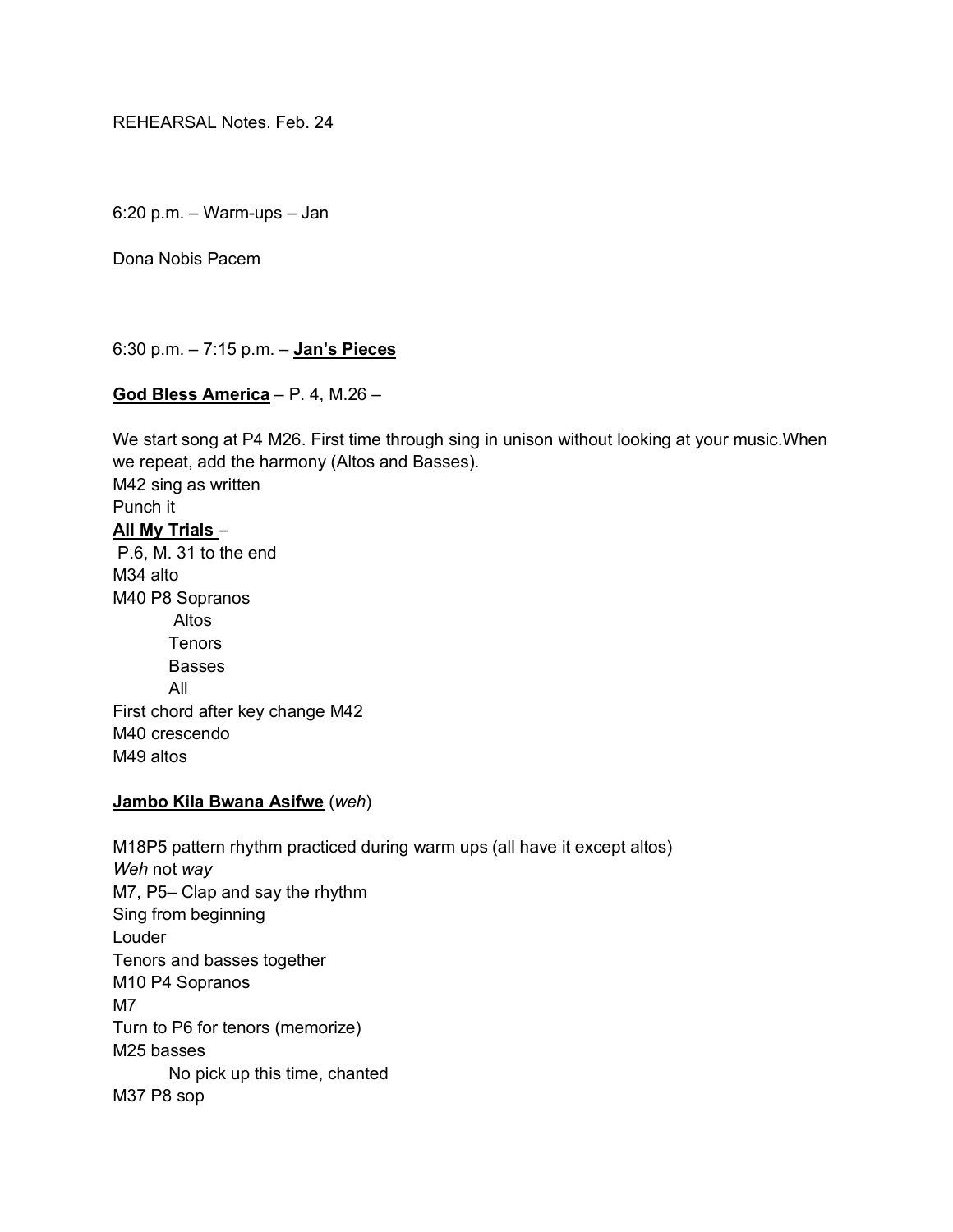Men P9 hold out notes on M41 And M42 M39 Bbasses No Ritardo at M51P10

**Psallite Hodie** – Please look at the "Pronunciation/Translation" on the bottom of P. 3 From beginning: *Teh***, not tay,**  M21 M62 just sopranos

Watch the rhythm on P. 4, M. 21 and P.5, M. 29 then P. 11, M. 105 and P.12, M. 113

# **The Prayer**

P. 7, M. 35 to end. P8 M39 P12

7:15 – 7:25 – Carol Rhoads

**Ode to Earth** Parts are on website

Bottom of p2 Top P4 V2 P3 men Lions.. P 4 verse 2 sneak *we* in at bottom of P3 Verse 3Tenor P4 Paradise (each syllable gets even note)

 $7:25 - 7:33$